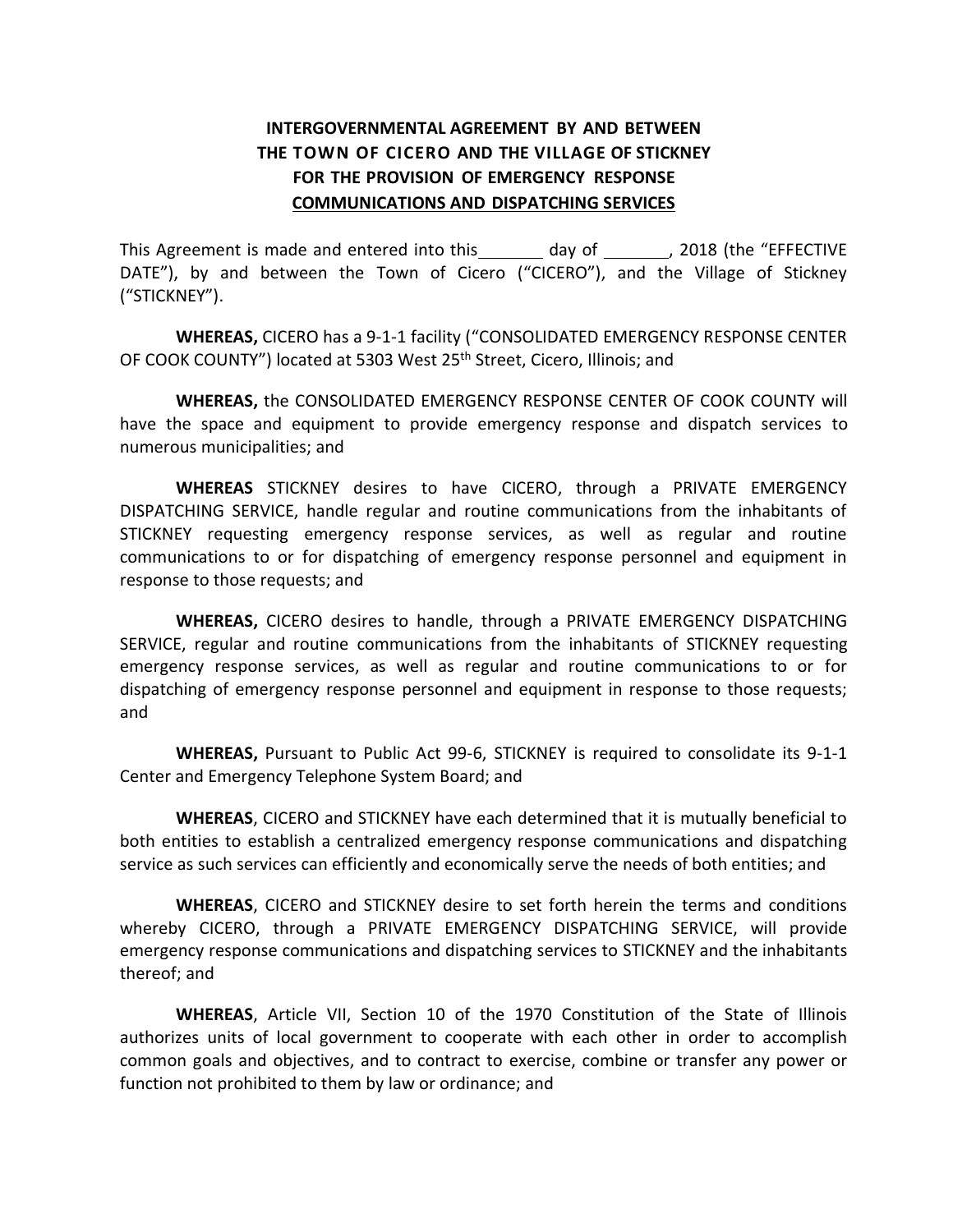**WHEREAS**, the Illinois Intergovernmental Cooperation Act (5 ILCS 220/1 et seq.) authorizes units of local government, to exercise jointly with any public agency of the State, including other units of local government, any power, privilege or authority which may be exercised by a unit of local government individually, and to enter into contracts for the performance of governmental services, activities and undertakings; and

**WHEREAS**, CICERO and STICKNEY have duly authorized their respective presiding officers to enter into and execute this Agreement.

**NOW, THEREFORE**, for good and valuable consideration, including the mutual promises and covenants set forth herein, CICERO and STICKNEY hereby agree as follows:

#### 1. **Incorporation**.

Each of the recitals set forth above are incorporated herein by reference as if fully set forth herein, and they constitute material terms and provisions of this Agreement.

### 2. **Term/Duration**.

A. The term of this Agreement shall be five (5) years from the COMMENCEMENT DATE (as defined below), unless otherwise extended, amended or cancelled as fully set forth herein. Following completion of the initial five (5) year term, this Agreement may be renewed according to the terms set forth in Section 16 of this Agreement.

B. The term of this Agreement shall be governed by the following:

i. The "First Payment Year" of the Agreement shall mean that one (1) year period beginning on the COMMENCEMENT DATE and ending on the first anniversary of the COMMENCEMENT DATE.

ii. The "Second Payment Year" of the Agreement shall mean that one (1) year period beginning on the first anniversary of the COMMENCEMENT DATE and ending on the second anniversary of the COMMENCEMENT DATE.

iii. The "Third Payment Year" of the Agreement shall mean that one (1) year period beginning on the second anniversary of the COMMENCEMENT DATE and ending on the third anniversary of the COMMENCEMENT DATE.

iv. The "Fourth Payment Year" of the Agreement shall mean that one (1) year period beginning on the third anniversary of the COMMENCEMENT DATE and ending on the fourth anniversary of the COMMENCEMENT DATE.

v. The "Fifth Payment Year" of the Agreement shall mean that one (1) year period beginning on the fourth anniversary of the COMMENCEMENT DATE and ending on the fifth anniversary of the COMMENCEMENT DATE.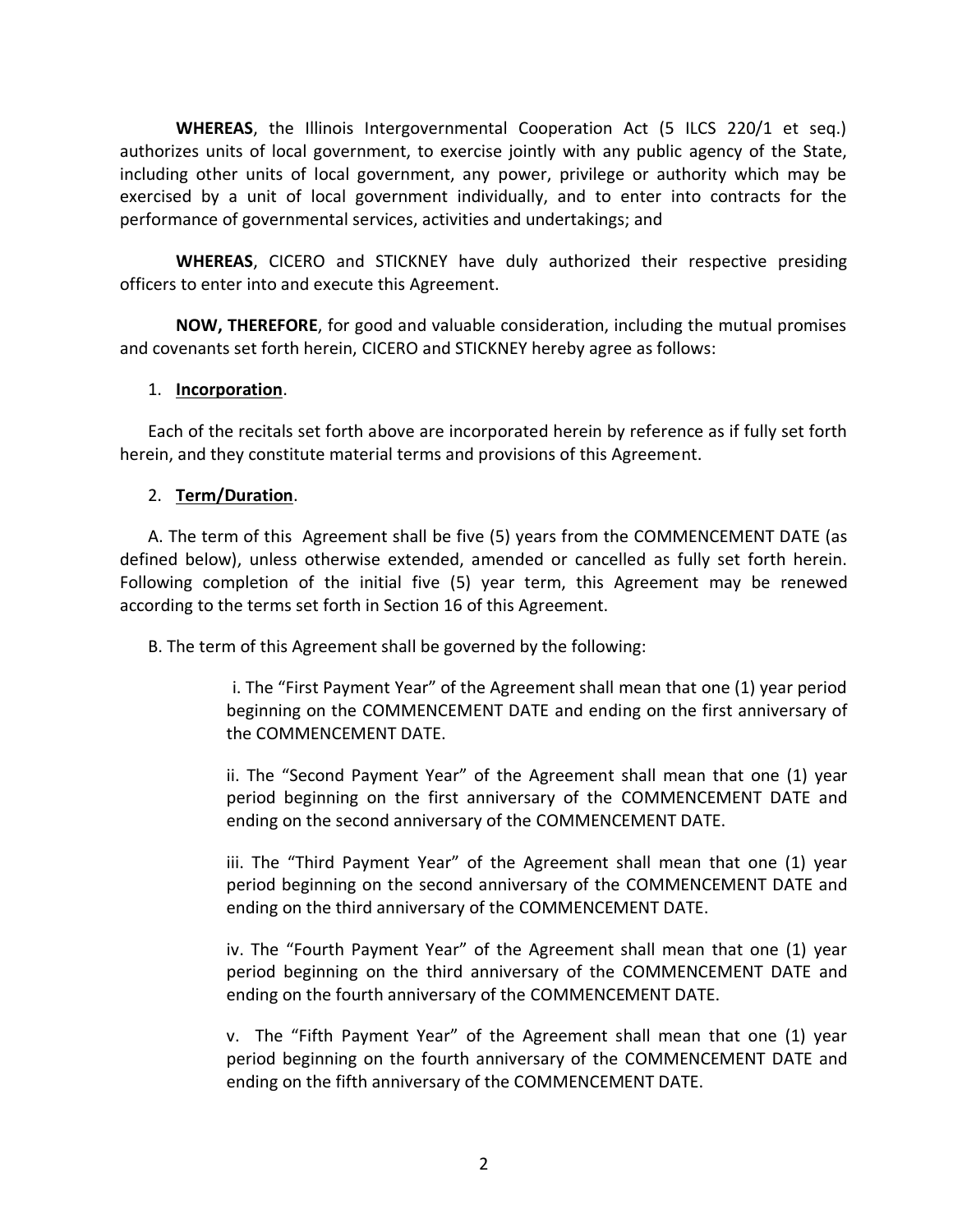## **3. Services.**

- **A.** CICERO, through a duly licensed, trained and insured provider, a PRIVATE EMERGENCY DISPATCHING SERVICE, shall employ legally qualified telecommunications personnel to handle regular and routine communications from the inhabitants of STICKNEY or any other person within the corporate limits of Illinois, requesting emergency response services, as well as to communicate with or otherwise dispatch emergency personnel in response to those requests. CICERO warrants and agrees that the individuals performing dispatching services are legally qualified to perform said acts and that said systems and performance will comport with both State and Federal law including, but not limited to, the Emergency Medical Services Systems Act, 210 ILCS 50/1 *et seq.* and the Emergency Telephone System Act, 50 ILCS 750/1 *et seq.* Moreover, it is understood and agreed that any persons providing services for CICERO or its PRIVATE EMERGENCY DISPATCHING SERVICE shall not be considered employees or agents of CICERO and will provide the following services:
	- i. CICERO and/or its PRIVATE EMERGENCY DISPATCHING SERVICE shall handle through its emergency response communications and dispatch center regular and routine communications from the inhabitants of STICKNEY or persons within the jurisdictional boundaries of STICKNEY requesting emergency response services, as well as regular and routine communications to or dispatching of emergency response personnel and equipment in response to those requests, as set forth in this Agreement.
	- ii. CICERO and/or its PRIVATE EMERGENCY DISPATCHING SERVICE shall immediately communicate with or otherwise dispatch emergency response personnel and equipment upon receipt of communications from the inhabitants or persons within the jurisdictional boundaries of STICKNEY requesting or otherwise seeking the aid of STICKNEY's emergency response personnel and equipment.
	- iii. CICERO and/or its PRIVATE EMERGENCY DISPATCHING SERVICE shall make every effort to communicate with or otherwise dispatch STICKNEY's emergency response personnel and equipment to properties located within the corporate boundaries of STICKNEY unless it is determined that additional persons and/or entities providing mutual aid are necessary and/or advisable.
	- iv. CICERO and/or its PRIVATE EMERGENCY DISPATCHING SERVICE shall provide the foregoing emergency response services to STICKNEY, twenty-four (24) hours a day for each and every day this Agreement is in effect.
	- v. To the extent permitted by law, any communication between inhabitants or persons within the jurisdictional boundaries of CICERO and/or its PRIVATE EMERGENCY DISPATCHING SERVICE, as well as any communication between CICERO, its PRIVATE EMERGENCY DISPATCHING SERVICE and STICKNEY's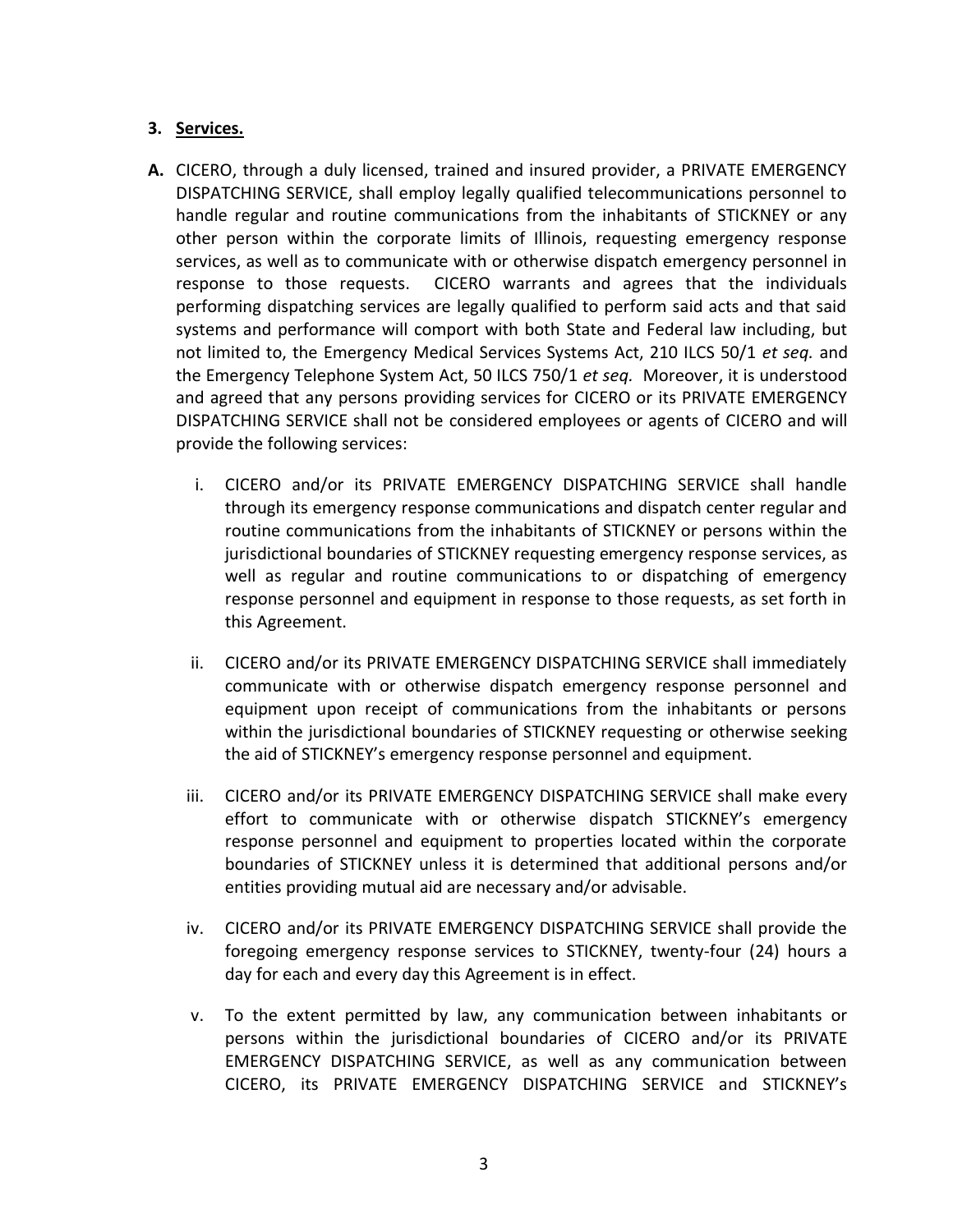emergency response personnel shall be strictly confidential and shall be disclosed only in accordance with law.

# **4. Priority of Calls.**

The Parties recognize and acknowledge that the CONSOLIDATED EMERGENCY RESPONSE CENTER OF COOK COUNTY has the capacity and ability to provide emergency response communications and dispatching services to municipalities other than STICKNEY and CICERO. As such, CICERO may provide services to other municipalities during the term of the Agreement provided; however, the provision of these services to other municipalities will not impair or impede the level or quality of services provided. CICERO and/or its PRIVATE EMERGENCY DISPATCHING SERVICE, will determine the priority of emergency response communications to and from its emergency response communications and dispatch center in a manner that is neither arbitrary nor otherwise capricious and which is otherwise consistent with best practices for emergency dispatch services.

## 5. **Equipment and Information**.

- A. CICERO will maintain an emergency response communications or dispatch center or system to provide and the inhabitants thereof with the emergency response services required by this Agreement.
- B. CICERO will also maintain an emergency generator capable of supplying backup electrical power as well as automatic audio-recording equipment for the receipt and recordation of all radio and telephonic communications.

Any and all audio recordings will be kept and stored by CICERO for a period of thirty (30) days, or any other period required by law, and will be made available to STICKNEY as requested. In the event that STICKNEY desires to keep or otherwise preserve any particular audio recording for longer than thirty (30) days, it will so notify CICERO within thirty (30) days of the recorded event.

- C. At each location within STICKNEY served by CONSOLIDATED EMERGENCY RESPONSE CENTER OF COOK COUNTY, STICKNEY shall maintain, at its cost and expense, necessary communication and networking equipment, all of which must be approved by CICERO and which said approval shall not be unreasonably withheld. In addition, STICKNEY will maintain, at its cost and expense, at CONSOLIDATED EMERGENCY RESPONSE CENTER OF COOK COUNTY, necessary communication and networking equipment, which are the property of STICKNEY. Said equipment will be promptly returned to STICKNEY upon the expiration of this Agreement.
- D. STICKNEY will maintain, at its cost and expense, all radio equipment and telephone lines needed for CONSOLIDATED EMERGENCY RESPONSE CENTER OF COOK COUNTY to effectively handle all communications in and out of each location within STICKNEY.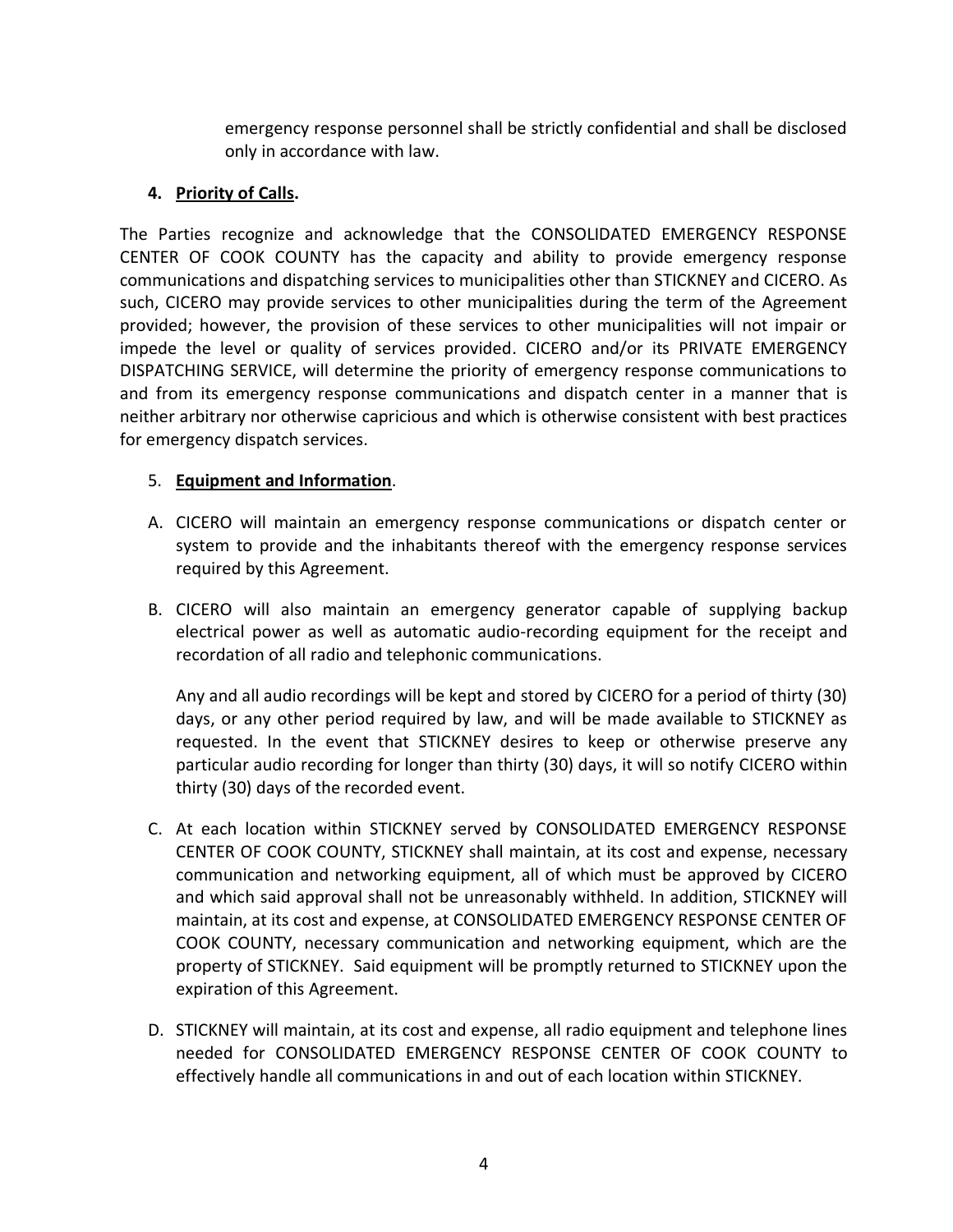- E. CICERO will provide and maintain CAD System licenses that are licensed to CICERO by Computer Information Systems (herein CIS) for STICKNEY's use. STICKNEY will be responsible for securing, at its own expense, via a licensing agreement with CIS, Mobile Data Terminal and Police Records Management software throughout the duration of this Agreement.
- F. CONSOLIDATED EMERGENCY RESPONSE CENTER OF COOK COUNTY is responsible for maintaining and repairing all of its equipment as well as the cost or expense thereof.
- G. Upon execution of this Agreement, STICKNEY shall provide CICERO with a map listing streets, properties located therein and shall provide CICERO with regular updates to said map regarding the streets, and properties located therein as those updates occur. STICKNEY shall also provide CICERO with STICKNEY's GIS files and 911 Master Street Address Guide for mapping purposes when requested by CICERO.

### **6. Damage to Equipment.**

CICERO will use its best efforts to provide emergency response communications and dispatching services to the inhabitants of STICKNEY, as well as to emergency response personnel and equipment, but CICERO will not be responsible for failure to provide emergency response communications and dispatching services to the inhabitants of STICKNEY, as well as to emergency response personnel and equipment due to damage to CONSOLIDATED EMERGENCY RESPONSE CENTER OF COOK COUNTY's emergency response communications and dispatch center, system and/or equipment caused by acts of sabotage, vandalism, natural disaster or acts of God.

#### **7. Approvals; Provision of Service.**

A. CICERO and STICKNEY will secure and maintain appropriate approvals from the Illinois State Police Statewide 9-1-1 Administrator in accordance with Title 83 of the Public Utilities Act, Chapter IV: Department of State Police, PART 1324: Consolidation of 9-1-1 Emergency Systems; and shall list the CONSOLIDATED EMERGENCY RESPONSE CENTER OF COOK COUNTY as its dispatching location. CICERO will also secure and maintain appropriate approvals, which may be required by any 9-1-1 Emergency Systems entities or agencies, public or private, which are necessary for the performance of this Agreement.

B. The Parties agree and acknowledge that as of the EFFECTIVE DATE, the Parties have not yet obtained all required governmental approvals described in this Section. The Parties further agree and acknowledge that CICERO (and/or its PRIVATE EMERGENCY DISPATCHING SERVICE) may be required to take additional steps and/or purchase and/or install additional equipment in order to provide the services set forth herein. CICERO shall issue thirty (30) days written notice to STICKNEY that it is ready, willing and able to commence providing the services upon the later of (i) the receipt of the governmental approvals or (ii) the installation of all necessary equipment. During said thirty (30) day period, the Parties shall jointly select a commencement date for CICERO's provision of the services (the "COMMENCEMENT DATE").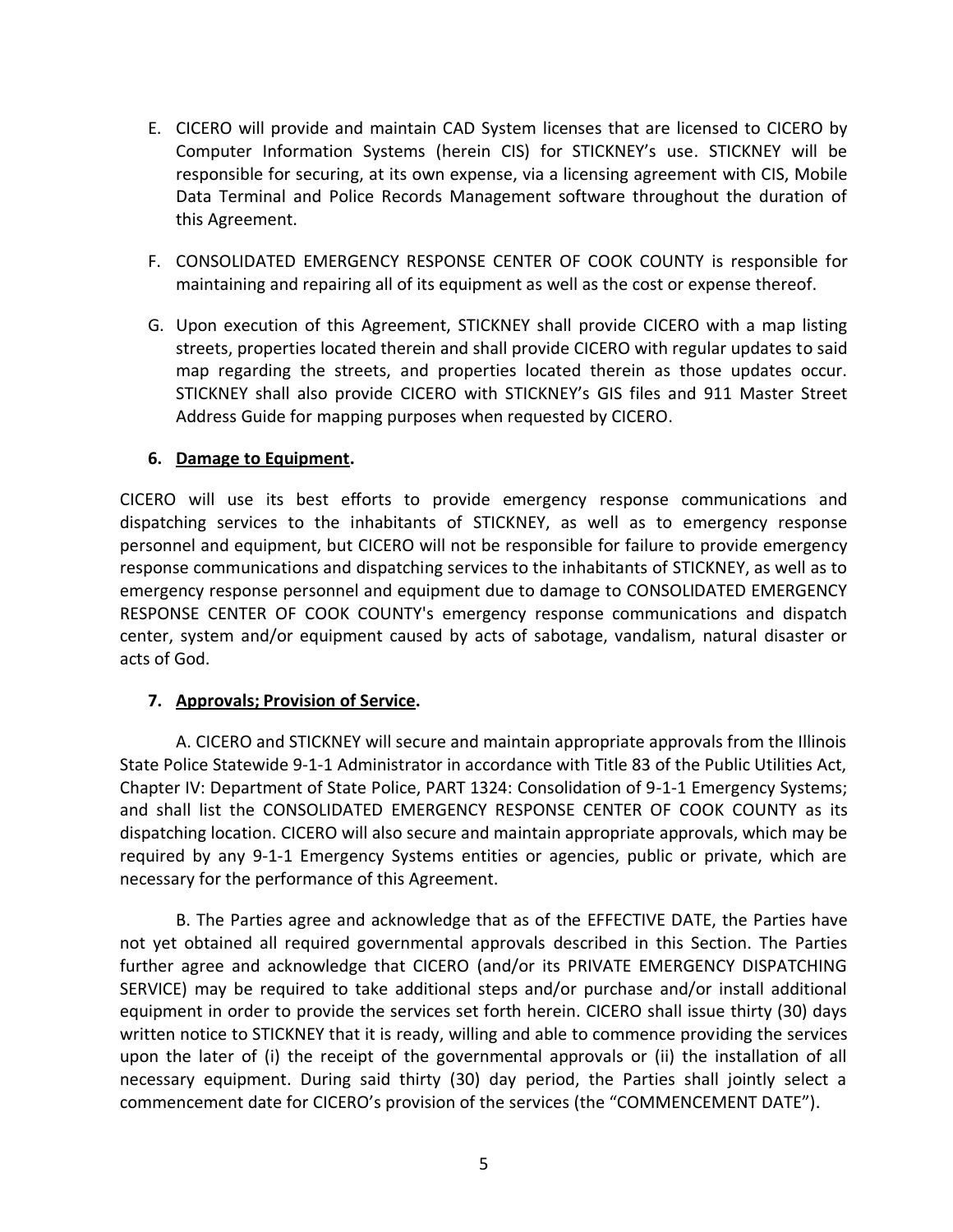## **8. Training and Compliance.**

STICKNEY shall, at its own expense, cause its police officers and firefighters to participate in any training classes required by CICERO emergency response communications and dispatch center provided said amount does not exceed Two Thousand Five Hundred Dollars (\$2,500.00) in any given calendar year and to comply with CICERO's emergency response communications and dispatch center's procedures, rules and regulations.

# **9. Payment.**

- A. In consideration of the emergency communications and dispatching services provided to STICKNEY by CICERO and/or its PRIVATE EMERGENCY DISPATCHING SERVICE pursuant to this Agreement, STICKNEY agrees to pay or cause to be paid the following sums:
	- i. During the First Payment Year, STICKNEY shall pay CICERO, on a monthly basis, a sum of \$15,833.25 for salary benefits and any other compensation paid to or on behalf of the telecom officers or dispatchers of CICERO required to provide the emergency response communication and dispatching services required by this Agreement to the inhabitants of STICKNEY.
	- ii. During the Second Payment Year, STICKNEY shall pay CICERO, on a monthly basis, a sum of \$16,150.00 for salary benefits and any other compensation paid to or on behalf of the telecom officers or dispatchers of CICERO required to provide the emergency response communication and dispatching services required by this Agreement to the inhabitants of STICKNEY.
	- iii. During the Third Payment Year, STICKNEY shall pay CICERO, on a monthly basis, a sum of \$16,473.00 for salary benefits and any other compensation paid to or on behalf of the telecom officers or dispatchers of CICERO required to provide the emergency response communication and dispatching services required by this Agreement to the inhabitants of STICKNEY.
	- iv. During the Fourth Payment Year, STICKNEY shall pay CICERO, on a monthly basis, a sum of \$16,802.50 for salary benefits and any other compensation paid to or on behalf of the telecom officers or dispatchers of CICERO required to provide the emergency response communication and dispatching services required by this Agreement to the inhabitants of STICKNEY.
	- v. During the Fifth Payment Year, STICKNEY shall pay CICERO, on a monthly basis, a sum of \$17,138.50 for salary benefits and any other compensation paid to or on behalf of the telecom officers or dispatchers of CICERO required to provide the emergency response communication and dispatching services required by this Agreement to the inhabitants of STICKNEY.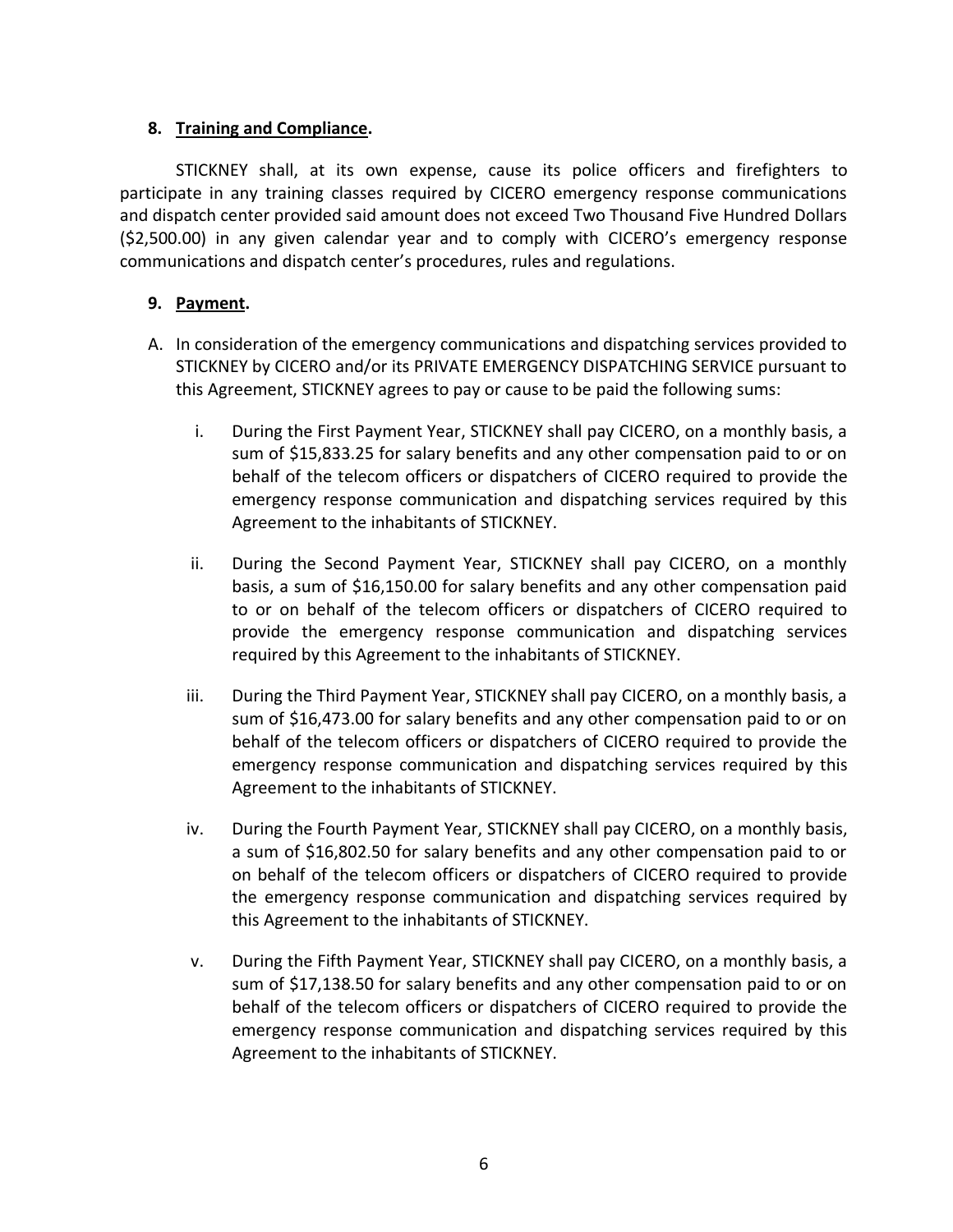- B. In addition to fees set forth above, any fees related to the initial one-time move in costs incurred by CICERO to join or connect STICKNEY to the CICERO'S emergency dispatch center, CICERO shall deduct the initial one-time costs from monies paid to and/or collected by the CONSOLIDATION EMERGENCY RESPONSE CENTER OF COOK COUNTY'S JOINT EMERGENCY TELEPHONE SYSTEM BOARD (herein J-ETSB) from the State of Illinois as surcharges credited to under the Emergency Telephone System Act ("Surcharge") less any money withheld for Capital Improvement as set forth in Article 13 of this Agreement.
- C. Any remaining Surcharge money due to STICKNEY shall be deposited into the J-ETSB fund and remain the property of STICKNEY and shall be recorded separately within the J-ETSB via generally accepted accounting practices. Remaining Surcharge money shall be the property of STICKNEY.

### **10. Payment Terms.**

STICKNEY shall receive monthly invoices from CICERO. STICKNEY shall pay the monthly invoices in full within thirty (30) days of issuance. In the event that STICKNEY fails to pay CICERO in full within thirty (30) days of issuance of any monthly invoice, the invoice shall begin to accrue interest at a rate of five percent (5%) or said interest rate permitted by law. In the event STICKNEY fails to pay any delinquent amount to CICERO within forty-five (45) days after receiving written notice of a delinquency and an opportunity to cure said deficiency, CICERO may cancel or otherwise terminate this Agreement.

#### **11. Resolutions and Ordinances.**

- A. STICKNEY shall furnish a certified copy of an ordinance dissolving the Stickney ETSB, which ordinance shall be incorporated hereto and made a part thereof.
- B. STICKNEY and CICERO shall enter into an intergovernmental agreement to establish the Consolidated Emergency Response Center of Cook County Joint 9-1-1 Authority.

## **12. Payment of Phone Circuits and Other Associated Charges.**

- A. In addition to the monthly payments set forth in Paragraphs 9 and 10, STICKNEY shall be solely responsible to pay for the following charges:
	- i. Any and all costs incurred to install and purchase equipment on the premises or facilities owned or used by for the implementation and operation of a dispatching or Enhanced 9-1-1 system.
	- ii. Any and all costs incurred to connect STICKNEY to CICERO using circuits provided by phone companies or microwave connectivity.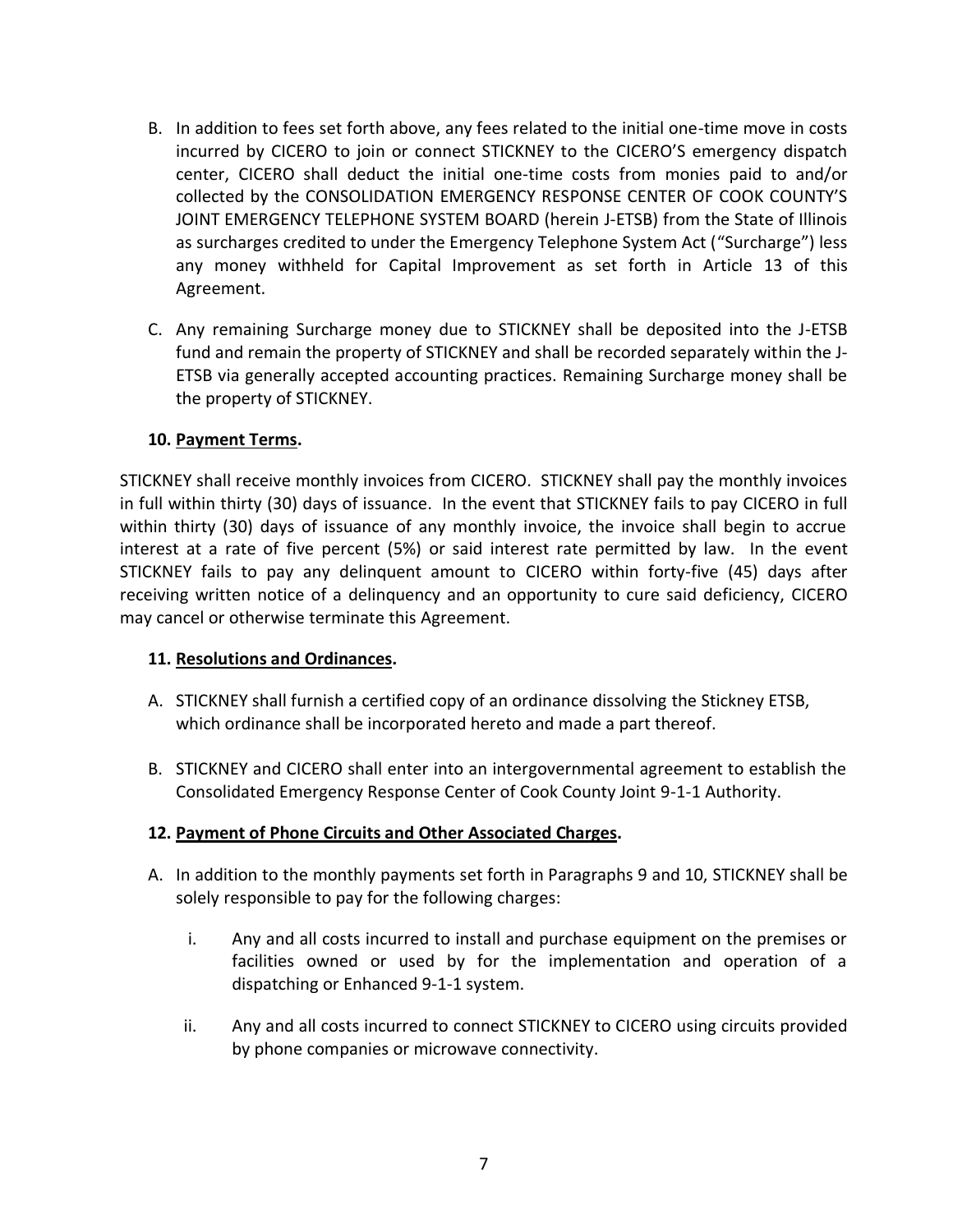- iii. Any and all costs incurred to pay for equipment and its installation which is required or requested by to improve or change the dispatching and 9-1-1 services provided.
- iv. Any and all costs incurred to pay for new technology and equipment which is required or requested by to improve or change the dispatching and 9-1-1 services being provided such as a Records Management System, Repeaters or other equipment and technologies which are not presently included in the service and equipment being provided pursuant to this contract and which are requested by
- v. Any and all costs incurred to pay for additional antennas, if they are needed to serve, including, but not limited to purchase, installation and maintenance of said antennas in.
- vi. Any and all costs associated with additional T-1 lines, if they are needed.
- vii. With respect to a CAD or Records Management System, if is using the same equipment as CICERO for said system, STICKNEY agrees to promptly enter into appropriate agreement with a vendor which CICERO is using.

#### **13. Capital Improvement Fund.**

It is agreed upon by the parties that 25% of Surcharge paid to and/or collected by the J-ETSB on behalf of STICKENY shall be placed into a Capital Improvement Fund for the CONSOLIDATED EMERGENCY RESPONSE CENTER OF COOK COUNTY. It is understood and agreed by the parties that any monies placed into the Capital Improvement Fund may be used solely for the purpose of maintaining and/or replacing equipment at the CONSOLIDATED EMERGENCY RESPONSE CENTER OF COOK COUNTY.

#### 14. **STICKNEY's Costs.**

STICKNEY shall be responsible for its own local costs necessary to access CICERO emergency response communications and dispatch center, including any telephonic charges, and any initial non-recurring charges such as license fees.

#### **15. Cooperative Efforts.**

The parties agree to work in good faith to mutually resolve any problem occurring or arising out of the operation of this Agreement. STICKNEY shall designate an IT professional with whom it employs or contracts to be available to attend meetings of CONSOLIDATED EMERGENCY RESPONSE CENTER OF COOK COUNTY Dispatch Center, J-ETSB, or any Advisory Board meetings, which will be established provided reasonable notice is provided.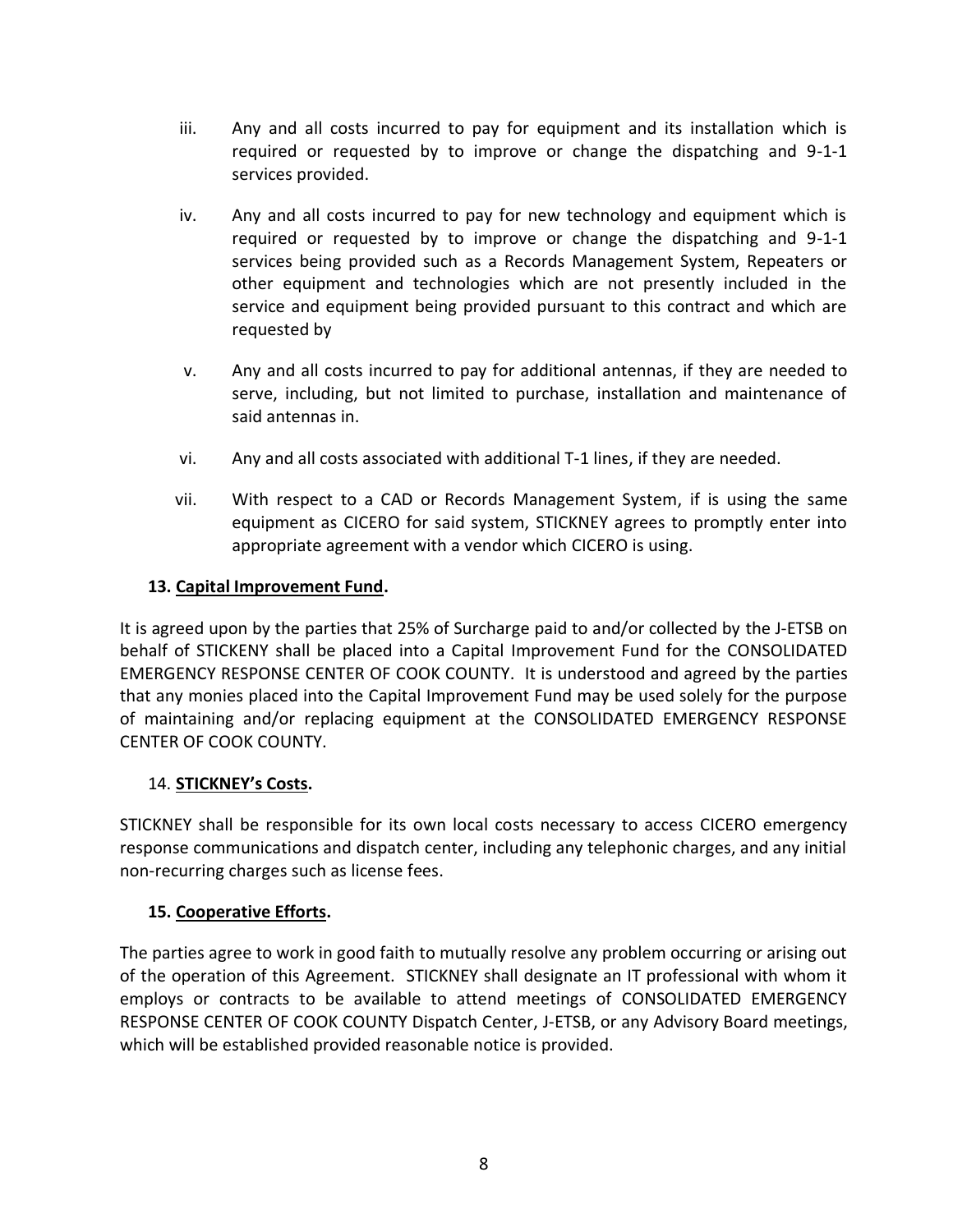## **16. Extension.**

This Agreement may be extended only by mutual written agreement by and between STICKNEY and CICERO and after prior written notice served upon the other party.

### **17. Amendment/Change.**

This Agreement may be amended or otherwise changed only by mutual written agreement by and between CICERO and STICKNEY.

### **18. Cancellation/Termination and Cancellation/Termination Fee/Penalty.**

Except as otherwise provided herein, this Agreement shall not be cancelled or otherwise terminated by either party except in the event of a material breach or default combined with failure of the defaulting party to cure the breach or default within a period of sixty (60) days after receipt of notice from the non-defaulting party identifying the claimed breach or default.

### **19. Assignment/Transfer.**

This Agreement may not be assigned or transferred by either CICERO or STICKNEY without the prior written consent of the other party.

### **20. Notice.**

Any notice required by this Agreement shall be in writing, shall be properly addressed and shall be personally served or sent via certified mail, return receipt requested, proper postage prepaid. If sent via certified mail, service of such written notice shall be considered to have occurred upon deposit of said properly addressed, written notice with the United States Postal Service.

Said notice shall be served upon CICERO at the following address:

*Town of Cicero Attn: Larry Dominick, Town President 4949 W Cermak Rd. Cicero, IL 60804*

Said notice shall be served upon at the following address:

*Village of Stickney Attn: Jeff Walik, Village President 6533 Pershing Road Stickney, IL 60402*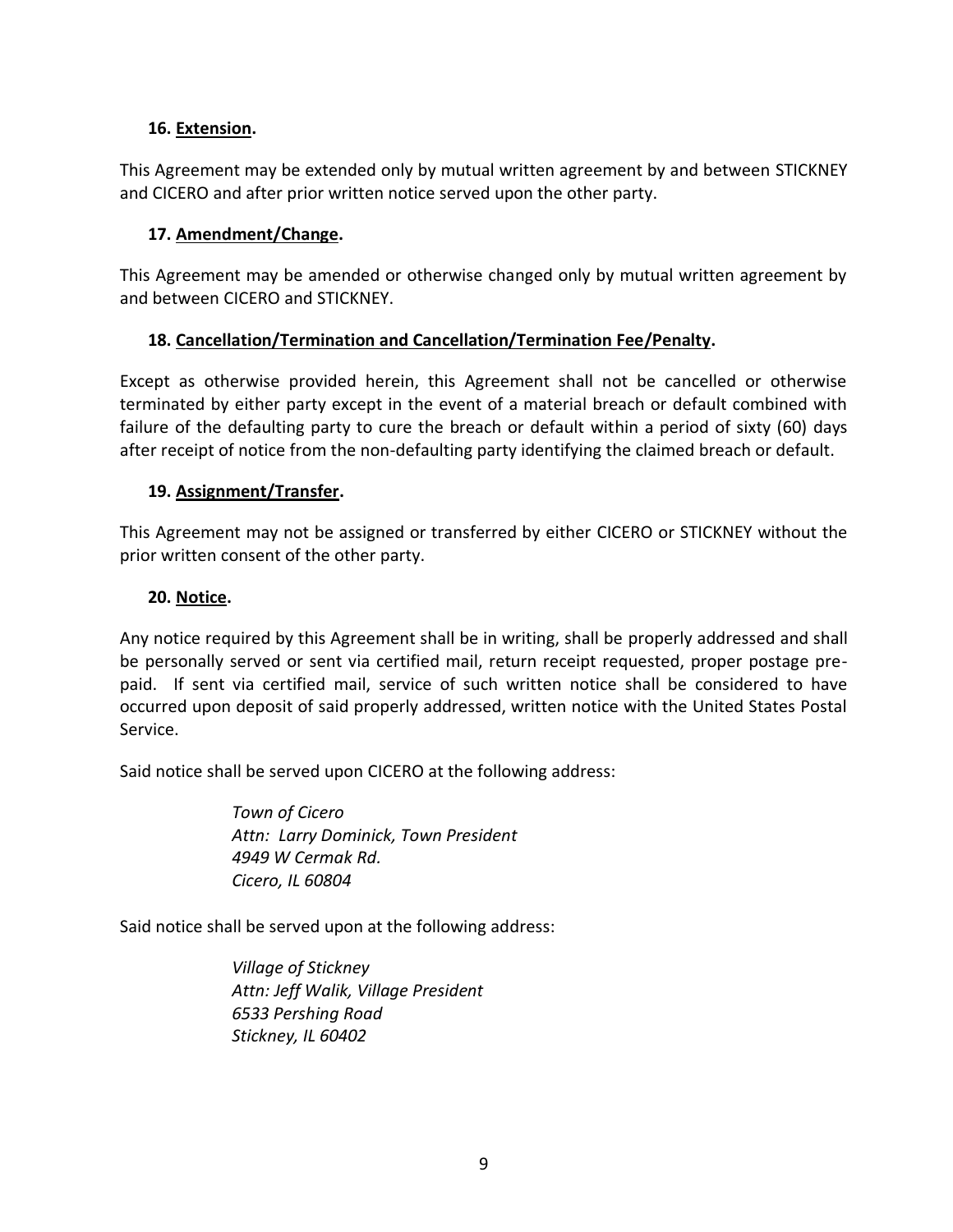## **21. Waiver.**

STICKNEY hereby waives all claims or actions against CICERO and/or its trustees, collectively or individually, its officers, employees and/or agents for any injury, death, damage or loss to person or property arising out of the emergency response communications and dispatching services provided hereby, including but not limited to, any claim or actions for contribution under the Illinois Contribution Act (740 ILCS 100/0.01 et seq.) as well as any action alleging improper selection, installation or maintenance of CICERO 's emergency response communications and dispatch system and equipment.

This waiver shall not apply to such claims or actions seeking relief for breach of this Agreement or willful or wanton conduct by CICERO and/or its trustees, collectively or individually, its officers, employees and/or agents for any injury, death, damage or loss to person or property arising out of the emergency response communications and dispatching services provided hereby, including but not limited to, any claim or actions for contribution under the Illinois Contribution Act (740 ILCS *10010.01* et seq.).

# **22. No Personal Liability.**

No Covenant or agreement contained in this contract shall be deemed to be the covenant or agreement of any official, officer, agent or employee of CICERO or STICKNEY and all acts of are in their official capacities as units of government. Neither the Corporate Authorities, or any other official or employee of STICKNEY or CICERO shall be liable personally or in any other manner, under this contract or be subject to personal liability or accountability by reason of or in connection with or arising out of the execution, delivery and performance dispatching services.

## **23. Enforcement.**

Every obligation assumed or imposed upon by this Agreement shall be enforceable by CICERO by appropriate action or proceeding, and CICERO may have and pursue any and all remedies provided by law or equity for the enforcement of such action.

Failure on the part of CICERO in any instance or under any circumstance to observe or fully perform any obligation assumed by or imposed upon it by this Agreement except its failure to provide emergency response dispatching services without just cause, shall not release STICKNEY from making any payment to CICERO or fully performing any other obligation required of it under this Agreement.

Every obligation assumed or imposed upon CICERO by this Agreement shall be enforceable by appropriate action or proceeding, and STICKNEY may have and pursue any and all remedies provided by law or equity for enforcement of such action or for compelling performance by CICERO of said obligation assumed or imposed upon CICERO.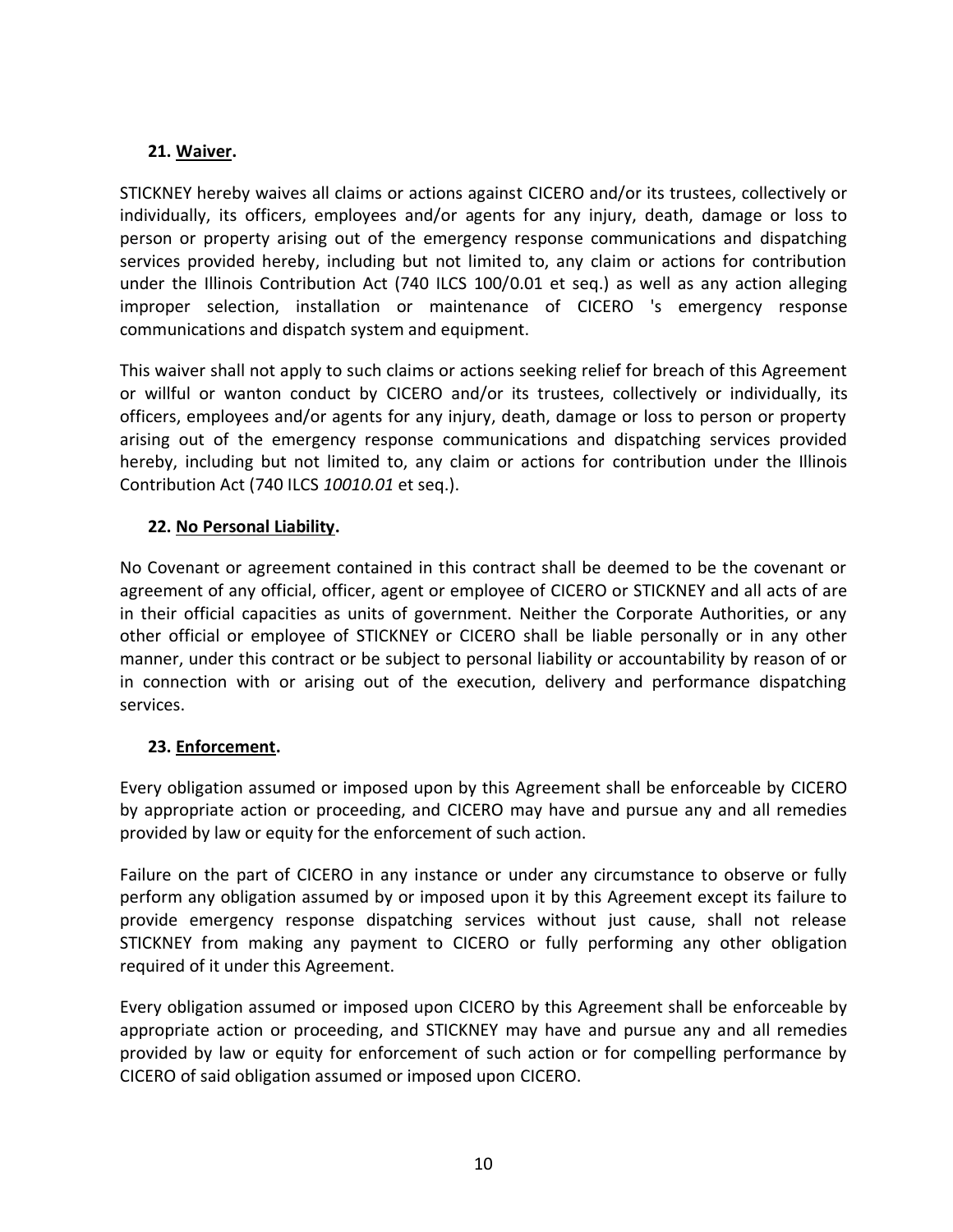# **24. Governing Law and Choice of Venue.**

CICERO and STICKNEY hereby agree that any disputes between CICERO and STICKNEY only and relating in any way to or otherwise arising out of this Agreement shall be governed by the laws of the State of Illinois and shall be adjudicated, if necessary, in the Circuit Court of Cook County, Illinois.

# **25. Entire Agreement.**

This Agreement represents the entire Agreement between CICERO and STICKNEY supersedes all prior negotiations, agreements, resolutions, motions or parts of agreements. Resolutions or motions in conflict with any portion of this Agreement are hereby repealed. This Agreement and any amendments, changes, modifications or additions hereto shall be binding upon and inure to the benefit of the respective heirs, successors, assigns, partners and/or legal representatives of CICERO and STICKNEY. This Agreement shall be executed in two (2) counterparts each of which shall be deemed an original but both of which shall constitute one and the same agreement.

# **26. Severability.**

In the event that any section, paragraph or provision of this Agreement is invalid or unenforceable for any reason, the invalid or unenforceable section paragraph or provision shall be severed from this Agreement and shall not affect the validity or enforceability of the remaining provisions of this Agreement.

## **(SIGNATURE PAGE FOLLOWS)**